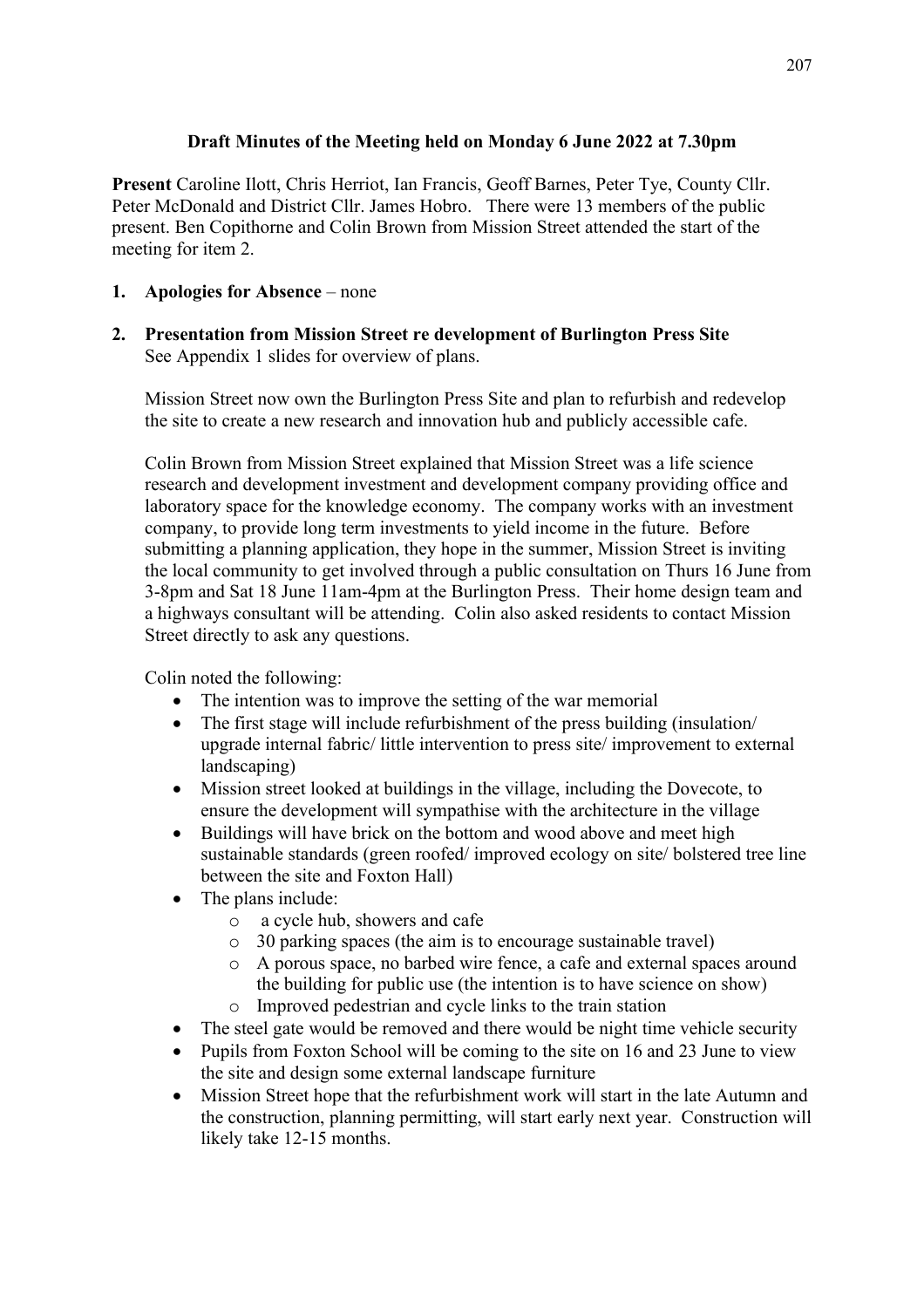A resident asked whether there would be any noxious waste or fumes from the site. Colin advised that this was inconceivable as their partners would not want this type of business on site and these types of businesses would need a more secure environment. Safety standards and law provides protection. Any waste would be dealt with according to safety standards and monitored. Colin gave examples of the types of businesses that could be expected on site such as drug discovery or cell and gene therapy business.

The same resident asked whether waste would be discharged into the existing drains and expressed concern that the current drains may not be able to take any extra volume, noting the ongoing issues with drainage in Foxton. Colin advised that any waste discharged into the drains would be cleaned and meet safety standards. Mission Street will seek advice from their surveyor and the water supply company. He thought that any issues would be flagged by the water supply company. Colin will provide feedback on this.

A resident asked whether Mission Street had taken into consideration 'building beautiful' and biodiversity. Colin advised that 'building beautiful' had been taken into consideration and a landscape architect was managing the requirements for ecology and net gain biodiversity which would be a 10% minimum.

A resident asked whether there were enough parking spaces for the number of employees on site and expressed concern that employees would park on local streets. Colin advised that Mission Street had attempted to strike a balance in providing enough spaces to provide parking but not encourage too much traffic to the site.

Geoff Barnes asked if construction vehicles could be stopped from parking on the road. Colin advised that there would be a traffic management plan to ensure they didn't.

Caroline Ilott thanked Mission Street for coming to the meeting and answering questions.

*Ben Copithorne and Colin Brown from Mission Street and 4 members of the public left the meeting.*

**3. Open Forum for Public Participation and notice of Parish Council vacancies** A local resident raised concern about the flooding outside the pub and shop after heavy rain. Caroline Ilott advised that she was chasing County Council Highways about this and had been informed that they will check the storm drains using cameras. Cllr. McDonald added that he had been advised that the drains needed to be properly cleaned. The resident advised that this had been done before but the issues remained and suggested that there may be a capacity issue with the drains.

Caroline Ilott noted that the Parish Council still had councillor vacancies.

- **4. Members Declarations of Interest for items on the Agenda** none
- **5. To approve and sign the minutes of the Parish Council Meeting on 9 May 2022** Proposed Chris Herriot, seconded Peter Tye. All agreed. Caroline Ilott signed the minutes.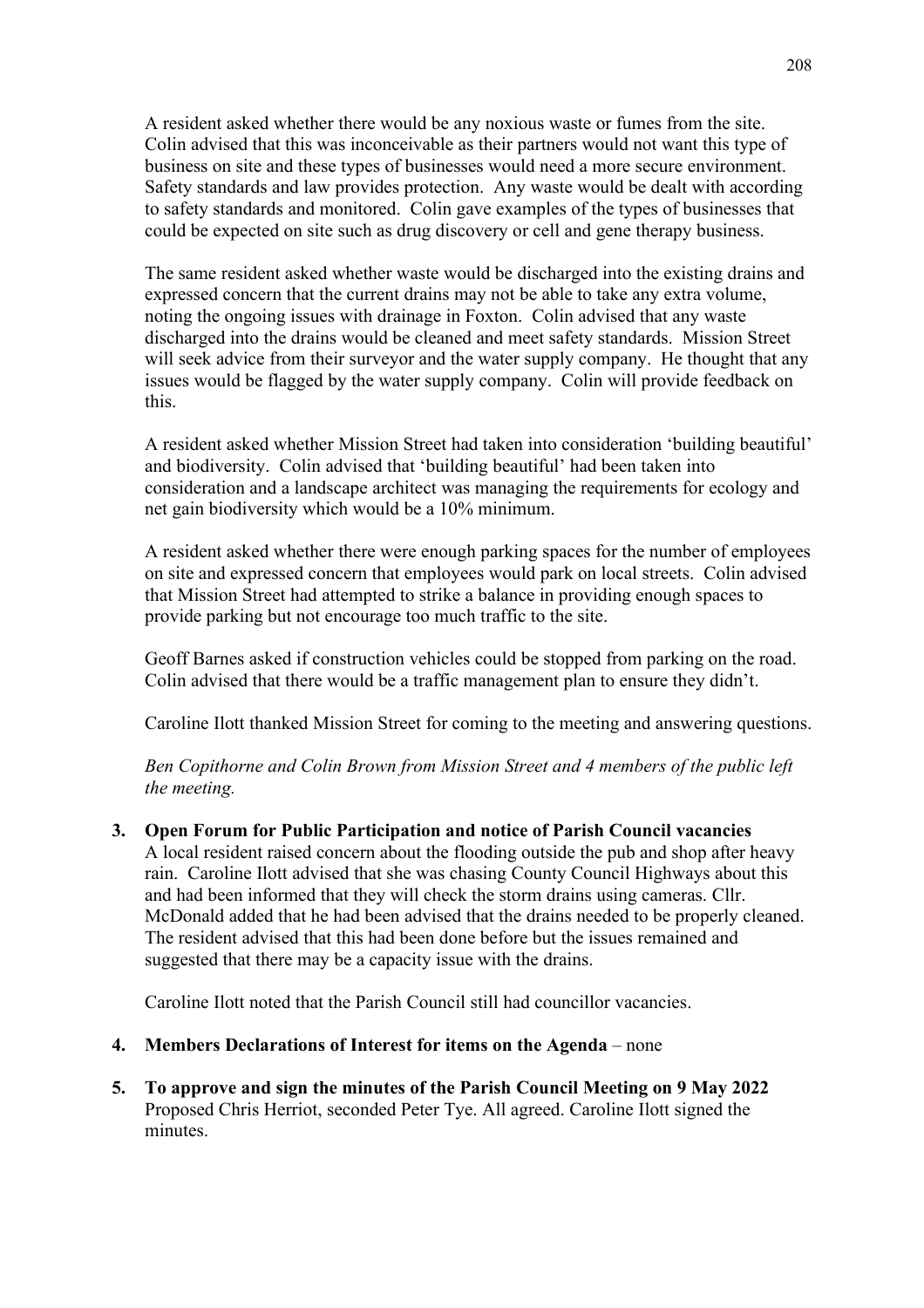# **6. Matters arising from these minutes:**

- Cllr. McDonald advised that the Cambridgeshire and Peterborough Combined Authority were waiting for Cambs County Council Planning Committee to make a decision to be made on the Foxton Travel Hub before providing any response on extending the Harston bypass feasibility study to include a bypass for Foxton. The County Council Planning Committee will be considering the Foxton Travel Hub application on  $20<sup>th</sup>$  July 2022. There is an ongoing consultation on cycle lanes and there will be a GCP update on the Melbourn Greenway on 30 June 2022.
- Cllr. Hobro had published information on how SCDC can support Ukrainian refugee families and was monitoring the progress of the Melbourn Greenway cycle path.
- Parish Council information updates had been published and flyers for progressing the playground project had been ordered and partially distributed.
- The Clerk had completed all actions

Action Cllr. Hobro

• Look into the option of a lighting column on the junction of the A10 at Foxton Bottom

Action all

- Consider options for improving communication between the Parish Council and Foxton residents and filling Parish Council vacancies for July Parish Council meeting.
- Review Parish Council policies

Action Caroline Ilott

• Set up planning meeting to discuss travel hub next steps

Action Cissy Sleigh

• Provide report on preschool needs for a 5 day 'wrap around' are provision

Action Clerk

- Share Burlington Press consultation poster
- Accept invitation from Harston Parish Council to join South Cambs Rural Parishes Group
- Submit planning comments
- Email VHT to confirm approval of S106 application
- **7. County Councillor's Report and travel update – see written report Appendix 1** Cllr McDonald noted an NHS transformation was taking place on 1 July 2022 where GPs and County Council social services would be working more closely together – see Appendix 1 for a link to a video explanation.

Cllr. McDonald advised that the next steps for the proposed Foxton travel hub will be considered at a County Council Planning Committee meeting on 20 July 2022 which he will attend. The supporting papers are likely to be published 14 days prior to this on 6 July and Cllr. McDonald will share these with Foxton Parish Council. Caroline Ilott will set up a public planning meeting with Cllr. McDonald to discuss whether Foxton would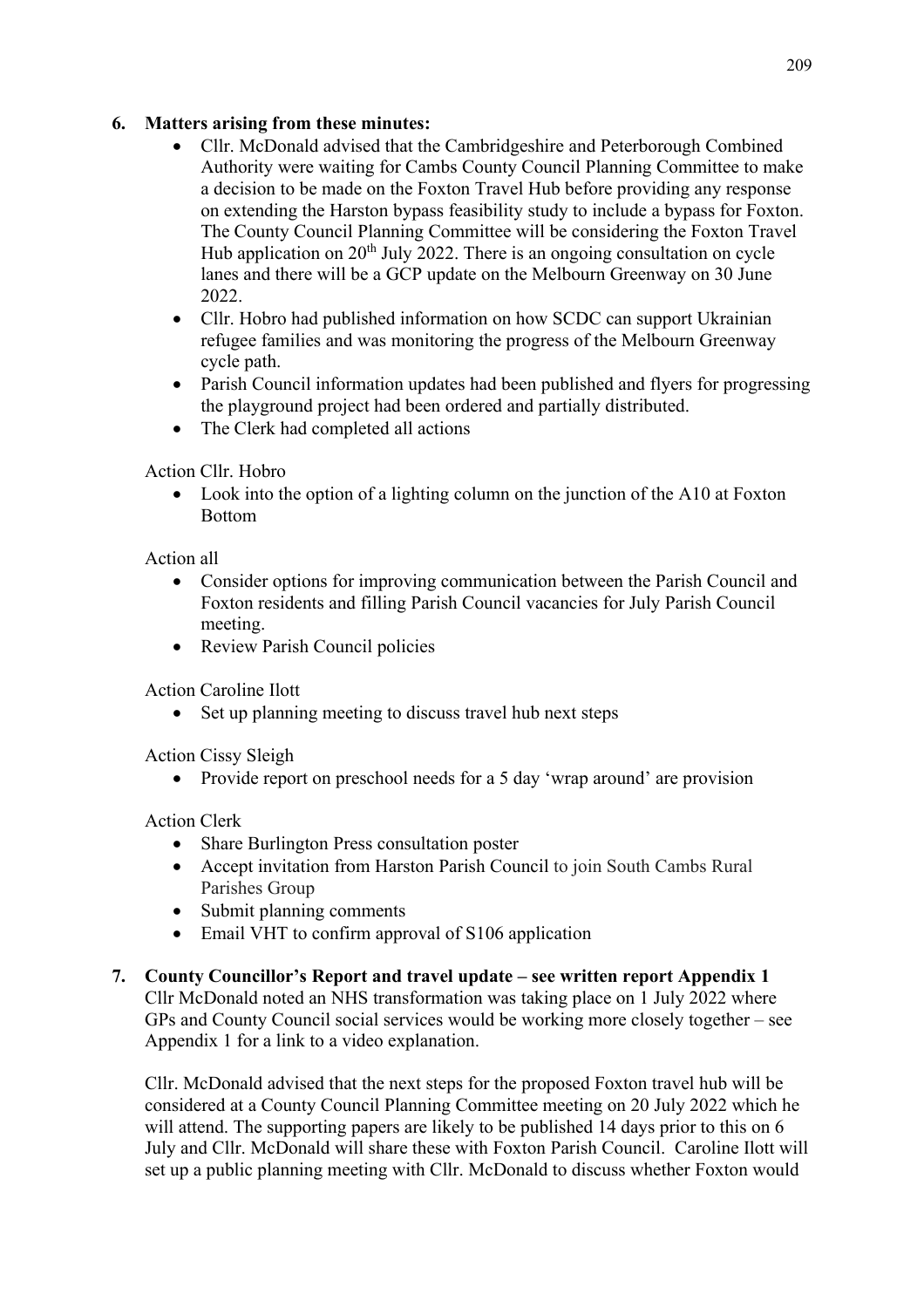like the plans refused or deferred. And will invite Fowlmere and Barrington Parish Councils to attend this meeting. This will be publicised to the village as soon as a date and venue can be booked. Cllr. McDonald noted that the proposed Harston travel hub had been deferred 2-3 times.

Geoff Barnes raised concern that over the last four years, the old school site had yet to be tidied up by This Land. Cllr. McDonald had raised this today with This Land.

Peter Tye raised concern that a Foxton bypass could be delayed due to the possible development of the travel hub and asked that they be considered as separate issues. A bypass would provide a better quality of life to residents and reduce waiting time at the level crossing, particularly for emergency vehicles. Cllr. McDonald added that the idea of extending the Harston bypass to Foxton had not been dismissed. Peter Tye asked that the bypass idea was followed up irrespective of any planning decision on the Foxton Travel Hub. This would need to be pursued with the Cambs & Peterborough Combined Authority (the Mayor's office).

Peter Tye asked if any progress had been made on the implementation of 20mph limits in villages. Cllr. McDonald explained that a 3-year budget had been agreed for this proposal and Foxton Parish Council would need to apply for it.

Peter Tye asked if any progress had been made on HGV policy. Cllr. McDonald advised that the County Council is considering HGV zones where 7.5 tonne weight limits could be applied.

Peter Tye asked if smaller buses could be considered for village travel. Cllr. McDonald advised that the Cambridgeshire and Peterborough Combined Authority was responsible for buses and they were looking into subsidising rural buses, including smaller buses.

#### **8. District Councillor's Report – see written report Appendix 2**

Cllr. Hobro explained that he was recently elected as the South Cambridgeshire District Councillor for Foxton Ward.

#### **9. Preschool project update**

Cissy Sleigh explained that the County Council had moved away from the idea of having a mobile preschool unit in the school grounds and had advised that it will cost £1m to build a new classroom. There are 7-8 other bids for funding school extensions. Cissy explained that a mobile classroom for preschool could offer 5-days a week wrap around care which could turn the school's provision around.

It was suggested that the preschool committee could approach Mission Street to see if a small preschool could be built on site or provision could be made to provide funding for a preschool on school grounds. It was noted that there were various Ofsted criteria that needed to be met.

Cissy explained that with only 8 children entering school reception this year, the school were lacking funding. Cissy asked if the village hall could reconsider providing space to preschool.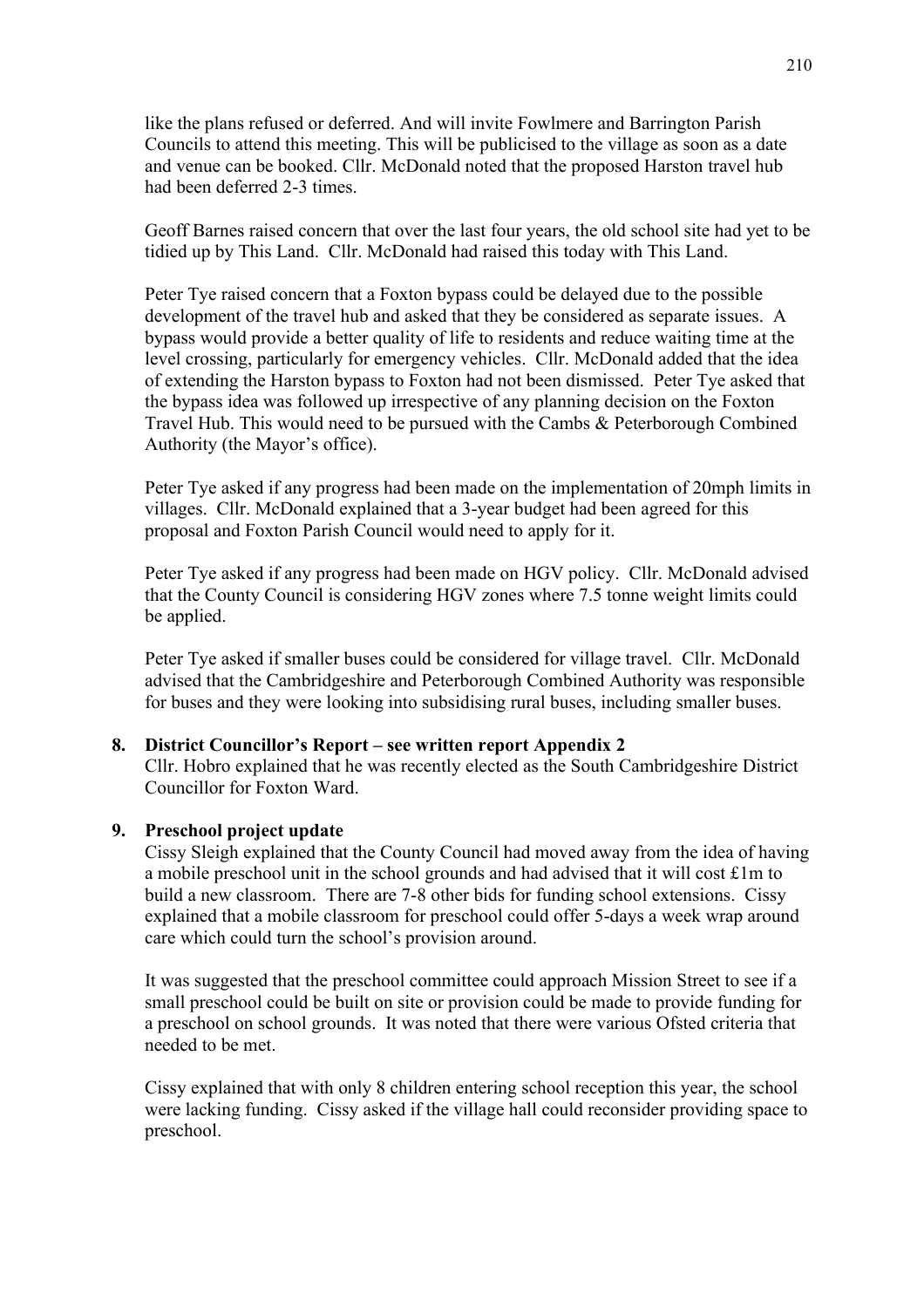Geoff Barnes noted that both Melbourn and Barrington were likely to be short on childcare provision with new developments in those areas. He added that when the village hall and school was built there was a plan to extend it into the playground in the future. He advised that Cissy find a copy of the original plans and agreements which would most likely be in the County Council archives.

A resident advised that the preschool committee had been waiting for a response from the County Council regarding the preschool proposal since March 2020.

Caroline Ilott asked Cissy to provide a short report of what the preschool needs in the short term to run 5 days a week so that a discussion can be had with RGT sand VHT about this.

*3 members of the public left*

#### **10. Co-option of candidate for Parish Council vacancy**

a. **Candidate for Parish Council vacancy is invited to speak and there will be an opportunity for questions from the Parish Council**

Colin Reynolds was invited to speak. Colin advised that he had lived in Foxton since 2004 and had recently discovered Foxton Woods. He started litter picking in the village and decided that he would like to do more to help the village. Colin further explained that he worked at Addenbrookes part time and could therefore spare a couple of days per week for the Parish Council. His expertise was in IT, with a computer science degree and having worked for a website development company.

*Motion to exclude Public and Press: Section 1 (2) of the Public Bodies (Admission to Meetings) Act 1960 where publicity would be prejudicial to the public interest by reason of the confidential nature of the business to be discussed in the following agenda item b:*

Proposed Caroline Ilott, seconded Chris Herriot. All agreed.

b. **Consideration of candidate** The meeting was closed to the public for a short discussion about the candidate by the Parish Council. Members of the public, including the candidate, were invited to re-join the meeting after 5 minutes.

*3 members of the public including Colin Reynolds returned to the meeting.*

c. **Vote and resolution on co-option of candidate for Parish Council vacancy** Caroline Ilott nominated Colin Reynolds as a member of Foxton Parish Council. Proposed Ian Francis, seconded Chris Herriot. All agreed.

*Colin Reynolds signed the declaration of acceptance and joined the meeting.*

**11. Any Planning, Infrastructure, R&A, S106 and Police updates will be provided in writing**

Caroline Ilott advised that work on the Thriplow Grain store was due to start and the High Street road surfacing was due to start tomorrow. The storm drain work on the Green had been completed.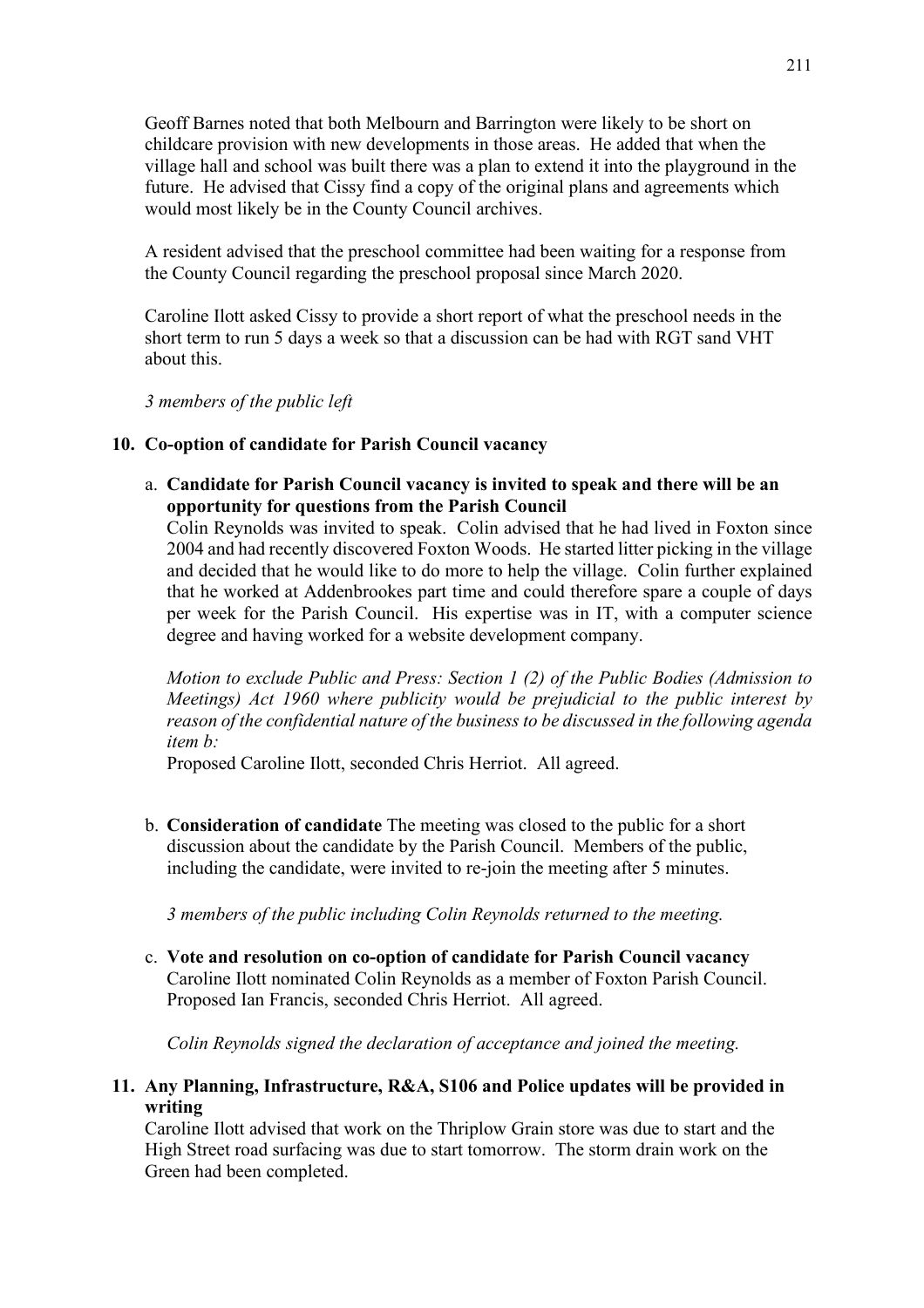Peter Tye advised that the Football Foundation app was close to launching and the pitch inspection would be undertaken soon. He had sought quotes from Calloo for skate park remedial work and Peter Evans for playground remedial work following the latest RosPA report.

**12. Invitation from Harston Parish Council to join South Cambs Rural Parishes Group** It was agreed to accept this invitation to join the group. Peter Tye added that a Foxton bypass and community policing could also be considered. Proposed Caroline Ilott, seconded Chris Herriot. All agreed.

# **13. Planning Committee Report and applications:**

**a. Reference: 22/01823.FUL The Burlington Press, 1 Station Road, Foxton Burlington Press extension and alterations to the Press Building** [https://applications.greatercambridgeplanning.org/online](https://applications.greatercambridgeplanning.org/online-applications/PLAN/22/01823/FUL)[applications/PLAN/22/01823/FUL](https://applications.greatercambridgeplanning.org/online-applications/PLAN/22/01823/FUL)

It was agreed to submit the following comment on this application: *Foxton Parish Council recommends refusal for this application and requests that it go to SCDC Planning Committee if the officer is minded to recommend approval. We also request that the SCDC Planning Committee make a site visit.*

*The principle of modernising and upgrading the internal fabric of Units 2 and 3 is supported, but this application is refused in its current form.*

*Foxton Neighbourhood Plan states:*

# *Policy FOX/3 The Conservation Area and its setting*

*All new built development shall contribute positively to the existing historic character of the parish. This will be achieved by the following:*

- *Within the Conservation Area, respecting and reinforcing Foxton's distinctive vernacular character as described in the Conservation Area Appraisal*
- *Within the built-up area that provides the setting of the Conservation Area, new buildings shall be a positive asset to the street scene: the height, scale and layout must respect the surrounding pattern and form of development and an appropriate palette of complementary materials shall be used, preferably traditional.*

*This application needs to comply with this policy. At present there are some issues*

- *a) The applicant wants to paint the window frames of the north elevation grey instead of the current dark blue. This would not be in keeping with the current dark blue colour scheme of the rest of the windows in the old building.*
- *b) The north elevations show a tall metal chimney flue which will be visible from all compass points. This is contrary to both the Conservation area and Fox 3.*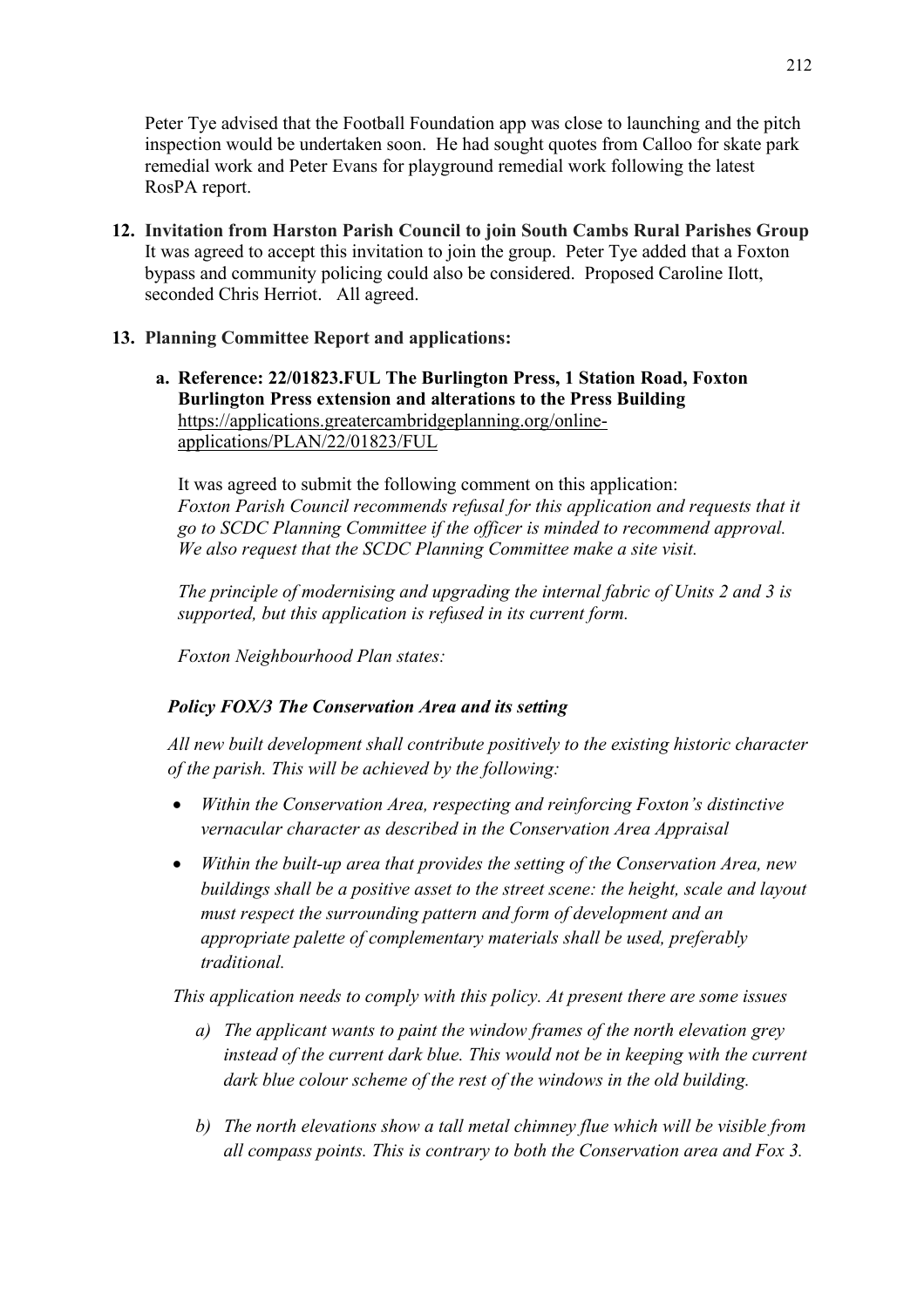*What sort of noise and emissions can be expected from this new flue and associated installations?*

- *c) The new buildings on the north side have grey metal panels and 2 of the old windows will be removed. Again this is very industrial and not in keeping with the setting. Perhaps a better colour and a more graduated design to help the old blend with the new could be considered.*
- *d) The improved accessibility for the entrance of the new designs is supported.*
- b. Reference: 22/01886/FUL 11 High Street, Foxton [https://applications.greatercambridgeplanning.org/online](https://applications.greatercambridgeplanning.org/online-applications/PLAN/22/01886/FUL)[applications/PLAN/22/01886/FUL](https://applications.greatercambridgeplanning.org/online-applications/PLAN/22/01886/FUL)

The conservation officer had confirmed to Caroline Ilott that the building was not listed. Geoff Barnes raised concern about this and it was agreed to include in the response that the listed status should be checked.

It was agreed to submit the following comment on this application:

*Foxton Parish Council recommends approval for this application as long as the Conservation officer is content with the plans. Checks should be made on the listed status of the stable block.*

*The application is set within Foxton Conservation Area and Policy Fox 4 of the Neighbourhood Plan states:*

# *Policy FOX/4 Heritage Assets and their setting*

*Development proposals should conserve the significance of designated heritage assets such as listed buildings, scheduled monuments, the conservation area and their respective settings. Where proposals have any impact on a non-designated heritage asset as identified below, a balanced judgement will be applied having regard to the scale of any harm or loss and the significance of the heritage asset.*

#### **14. S106**

#### **a. Update, including new working group members**

Caroline Ilott advised that the last S106 meeting was on 11 May 2022 and Laura Finnemore had joined the working group. Members of the working group are Ian Francis, Chris Herriot, Caroline Ilott, Peter Tye, Catherine Cairns, James Lord, Linda Smith and Laura Finnemore.

Catherine Cairns had drawn up a revised playground equipment list including all the costs available. Some items were still unknown. At the meeting, discussion took place on whether the Jupiterplay design was now in a fit state to proceed to the Parish Council for approval of costs, grant seeking and a possible bridging loan. It was felt that the original mandate of natural play equipment could now be upheld as there had been work done on looking at comparisons of other play companies' wood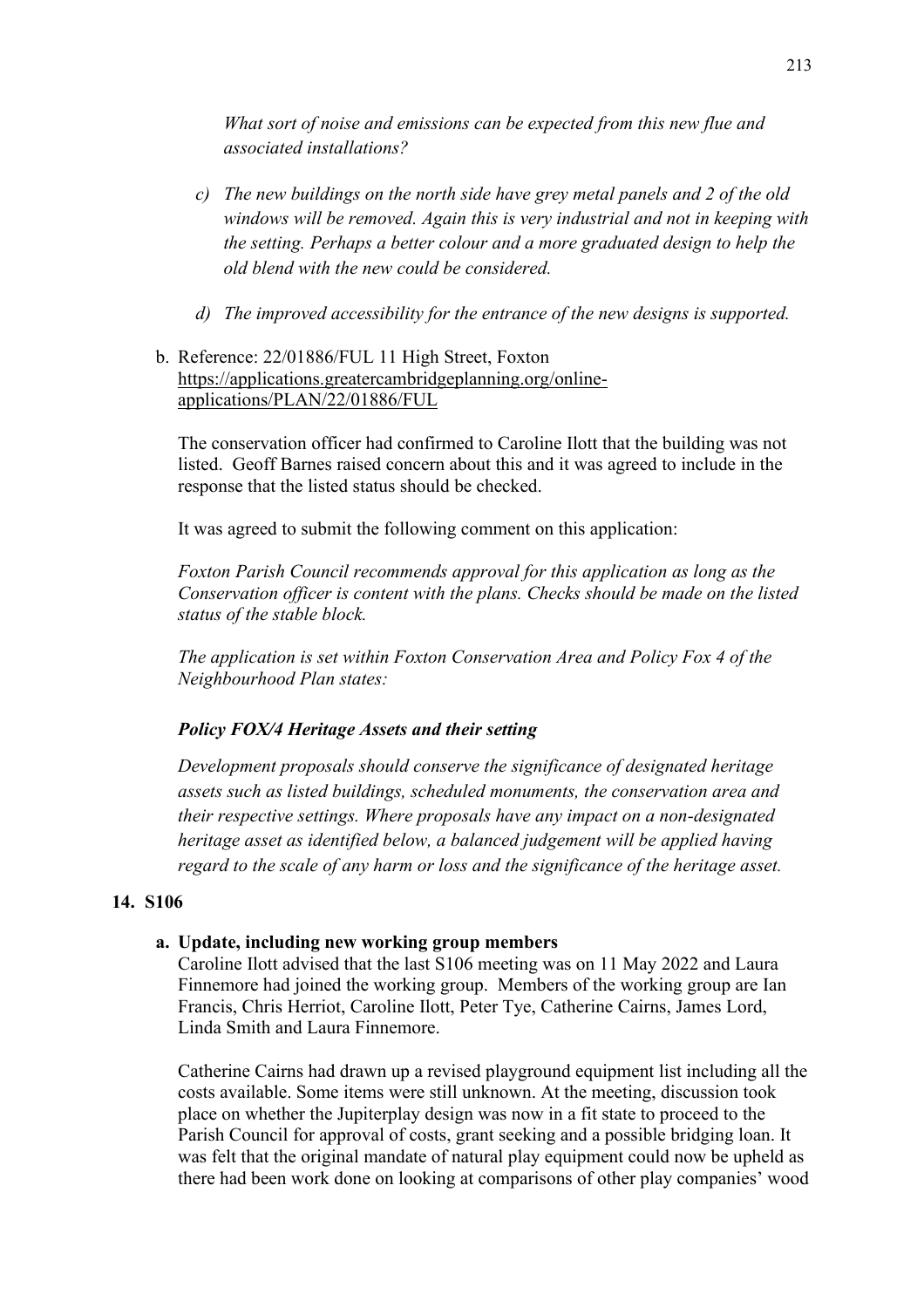and recycled plastic products. The conclusion was that the robinia wood products would fit the overall design concept. This had been backed up by the consultations to the village culminating in the data gathered from the Foxton Scarecrow festival in late 2021.

Jupiterplay will upgrade the plans free of charge (with a possible minimal charge for postage of display board) for 7 June. The costs list will also be updated.

The teenage area is now removed from the play area plan and gym equipment and a table tennis table will be considered by RGT as they will go on the bank near the allotments.

A new idea had been proposed to turn approximately a third of the basketball court into a wild flower meadow. This would mean that the most damaged part of the surface would not need to be removed but just lightly broken up. A thin layer of poor soil could be laid down and wildflower seeds scattered.

The S106 leaflet was distributed at the Plant Swop and Jubilee picnic. The school fete has been cancelled due to lack of help but a school picnic may take place on the recreation ground instead and the leaflet distributed then. The leaflet had also been sent home with all Foxton School children after agreement with Mrs Muir, the Headteacher.

The working group will undertake research into other Parish Council playgrounds/grants/loans/financing/maintenance and any anti-social behaviour issues/bylaws.

The best forward estimate for this project start is Spring 2023 but it is more likely to be September 2023.

The Foxton Gardens Association (FGA) had given an 'in principle' vote of support for some unspecified FGA donation for planting and had requested a planting plan to assess their donation level.

**b. S106 Application for Foxton Village Hall WIFI installation £4080 (inc VAT)** The Parish Council had received an application from the Village Hall Trust (VHT) for S106 funds to install the infrastructure required to extend the WIFI service throughout the village hall. Caroline Ilott advised that the S106 funds could be used for the capital and installation cost and any ongoing costs would be met by VHT. VHT were satisfied that their bid for this infrastructure would be suitable and future proof. The S106 policy allowed a full grant up to £5000. Proposed Peter Tye, seconded Ian Francis. All agreed.

#### **15. R&A**

a. **Change to village warden scope of** work

Caroline Ilott advised that Peter Tye and herself had asked Peter Evans to reduce his litter picking in Foxton Woods in order to carry out cleaning of the recreation ground play equipment, tables and benches.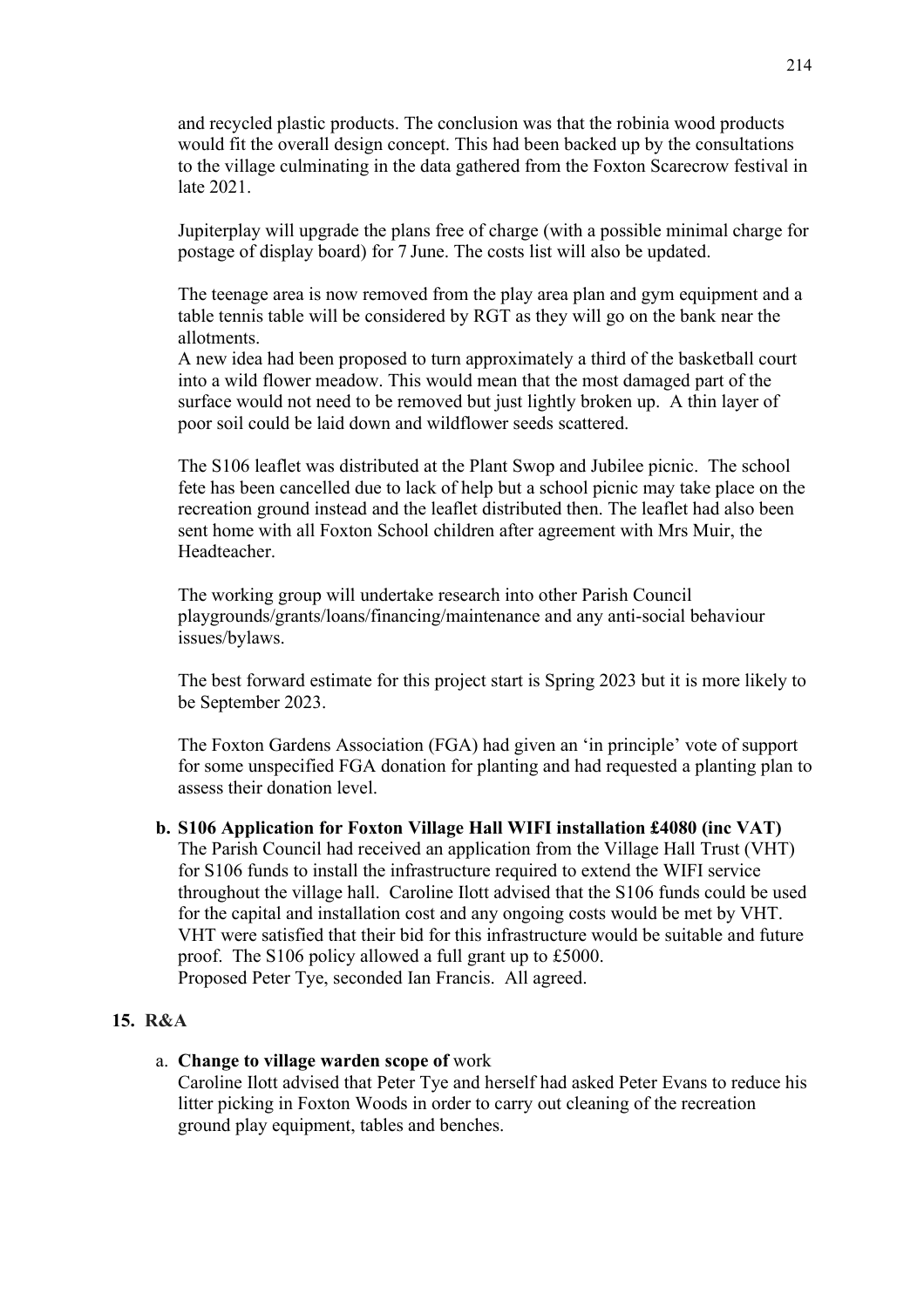## **b. Report from Rospa on full recreation ground assessment**

The ROSPA report had been circulated which outlined remedial work required for the skatepark and playground and provided a risk assessment of the whole recreation ground. It noted that the touch line of the football pitch came within 1.5 metres of the cricket square and the football pitch required a minimum 3 metre runoff space free from obstacles. Advice is awaited on the cricket square cordoning off equipment and therefore it was agreed to hold back payment for this work until the advice is received.

*The remaining 2 members of the public left the meeting.*

## **c. Update on Football Foundation grant progress**

Peter Tye advised that the Grounds Maintenance Association will be coming to Foxton recreation ground in July and that the Football Foundation app required for the pitch inspection should be up and running by then.

## **d. Update on informal football goal and gym equipment**

Caroline Ilott advised that the gym equipment will be considered by RGT at its meeting on 20 June 2022. Caroline Ilott had spoken to adults and children from Foxton school at the village Jubilee picnic and all children (boys and girls) and most adults favoured a fixed informal goal. Out of 20 adults, 19 favoured a fixed goal with one adult not minding either way. The children did not want the responsibility of moving a goal and did not want the trouble of this. It was proposed to move forward with a proposal for a fixed goal and seek quotes for Parish Council consideration for a 16x7ft goal, artificial surface for the goal mouth and grass matting. Proposed Caroline Ilott, seconded Chris Herriot. All agreed. This will be discussed further at the 14 June S106 meeting.

# **e. Update from Parish Council meeting with Sports Clubs**

Notes of the meeting had been circulated. A further meeting will be arranged to update on risk assessment and the football foundation grant.

*Peter Tye left the meeting.*

*Motion to exclude Public and Press: Section 1 (2) of the Public Bodies (Admission to Meetings) Act 1960 where publicity would be prejudicial to the public interest by reason of the confidential nature of the business about to be transacted on the following agenda item 24*

Proposed Caroline Ilott, seconded Chris Herriot. All agreed.

### **Consider legal correspondence relating to letter from Tees Law on behalf of their client at 28 Illingworth way re (i) the extension of the play area; and (ii) the maintenance of land behind 28 Illingworth Way**

It was agreed to move this motion forward from Item 24. Due to the confidential and privileged nature of this item, this item was discussed in a closed meeting of the Parish Council.

The meeting was opened to the public for item 16, although there were no members of the public remaining.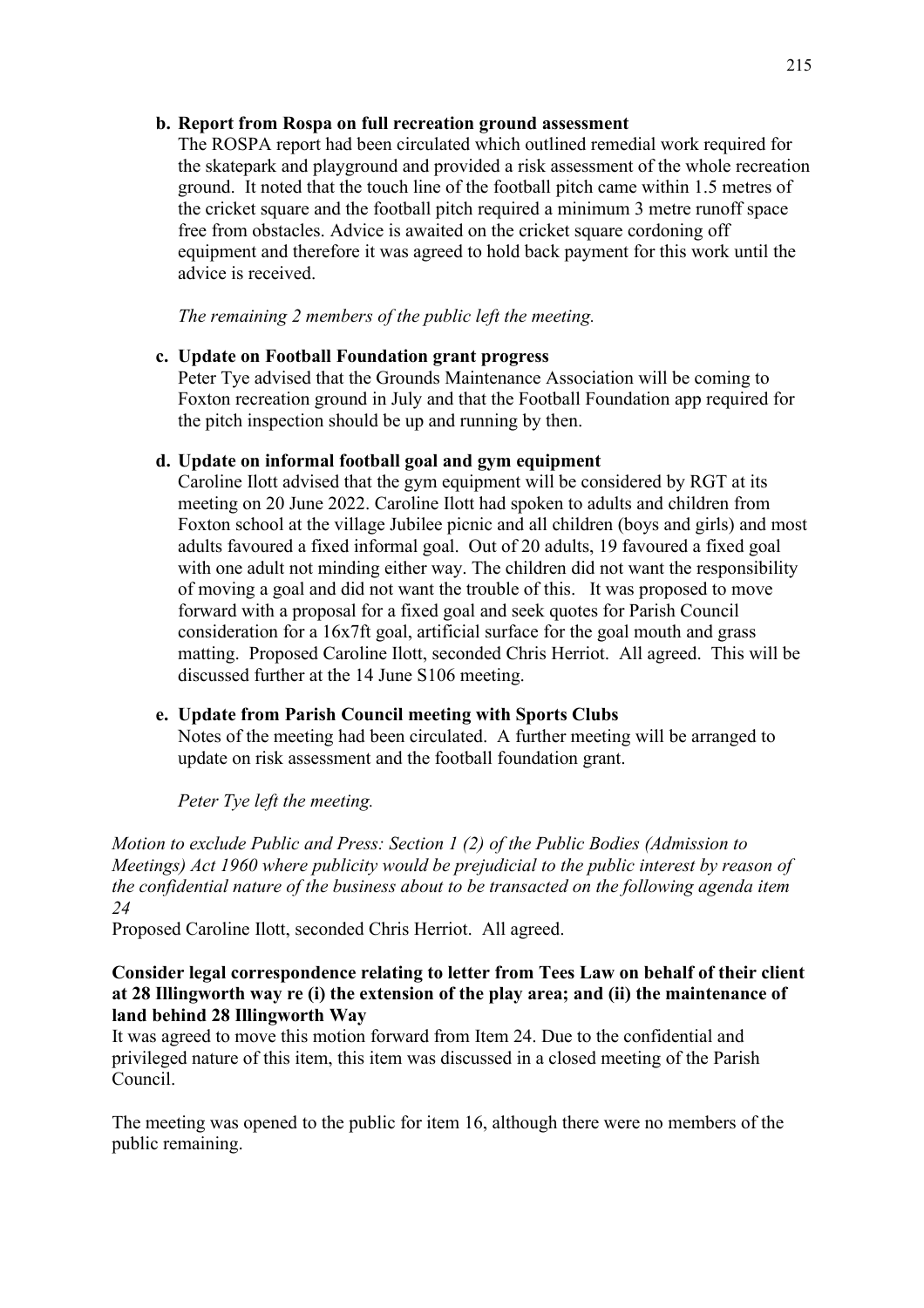#### **16. Approval of quotes:**

- **a. Ratification of Insurance renewal for three-year fixed term – BHIB £1301 Gallagher of £1,645.75. Insurance quote from BHIB received after the last Parish Council meeting. Insurance renewal due 1 June 2022** At the last Parish Council meeting it was agreed to accept the quote from Gallagher for £1645.75. Subsequently a more comprehensive and cheaper quote was received from BHIB. Having received approval from all parish councillors (all by email except Geoff Barnes by phone), and under the clerk's delegated authority to determine any urgent matter in the purview of the Parish Council where it is impracticable to convene a meeting of that body to consider a matter, the BHIB quote for £1301 for a three-year term was accepted. It was agreed to ratify and minute the acceptance of the BHIB quote. Proposed Caroline Ilott, seconded Chris Herriot. All agreed.
- **b. 2 hours per month maintenance work on area behind playground £40** Proposed Caroline Ilott, seconded Ian Francis. All agreed.

## **17. Finance**

#### **a. Approval of payments**

The bank reconciliation and bank statements were reviewed and approved by Chris Herriot.

The following payments were approved. Proposed Caroline Ilott, seconded Chris Herriot. All agreed.

#### **Payments**

#### **Payments made (prior agreed)**

| 1. | Salary (SO) - LGA 1972 s112                                                       | £1000.00         |
|----|-----------------------------------------------------------------------------------|------------------|
| 2. | Pension - LGA 1972 s112, s111                                                     | £51.68           |
| 3. | Google Ireland Gmail - LGA 1972 s111, s142                                        | £41.40           |
| 4. | Opus Metered street lights - Parish Councils Act 1957, s3; Highways Act 1980 s301 | £18.58 inc VAT   |
| 5. | Information Commissioners Office Data Protection fee - LGA 1972 s111              | £35.00           |
| 6. | SCDC, bin emptying Litter Act 1983, ss5-6                                         | £1029.60 inc VAT |
| 7. | Royston & District Community Transport donation \$137                             | £100.00          |
| 8. | Amazon office supplies (laminating pouches, pad and pens)                         | £25.84 inc VAT   |
|    | $-LGA$ 1972 s111                                                                  |                  |
|    | <b>Payments to be authorised</b>                                                  |                  |
| 1. | Parish Clerk Salary, NI/tax, phone and home allowance                             | £108.27          |
|    | LGA 1972 s112/ LGA 1972 s111                                                      |                  |
| 2. | Parish Clerk Expenses - mileage - LGA 1972 s111                                   | £11.52           |
| 3. | DP Garden Works May grass cutting/litter pick - Open Spaces Act 1906 s9-10        | £550.00          |
| 4. | Langham Press Jubilee Picnic flier - LGA 1972 s111                                | £65.00           |
|    | Authorised PC Meeting 9 May 2022                                                  |                  |
| 5. | SW Gardens grass cutting May (1) - Open Spaces Act 1906 s9-10                     | £185.00          |
| 6. | SW Gardens grass cutting May (2) - Open Spaces Act 1906 s9-10                     | £185.00          |

7. Foxton Cricket Club May grass cutting - Open Spaces Act <sup>1906</sup> s9-10 £350.00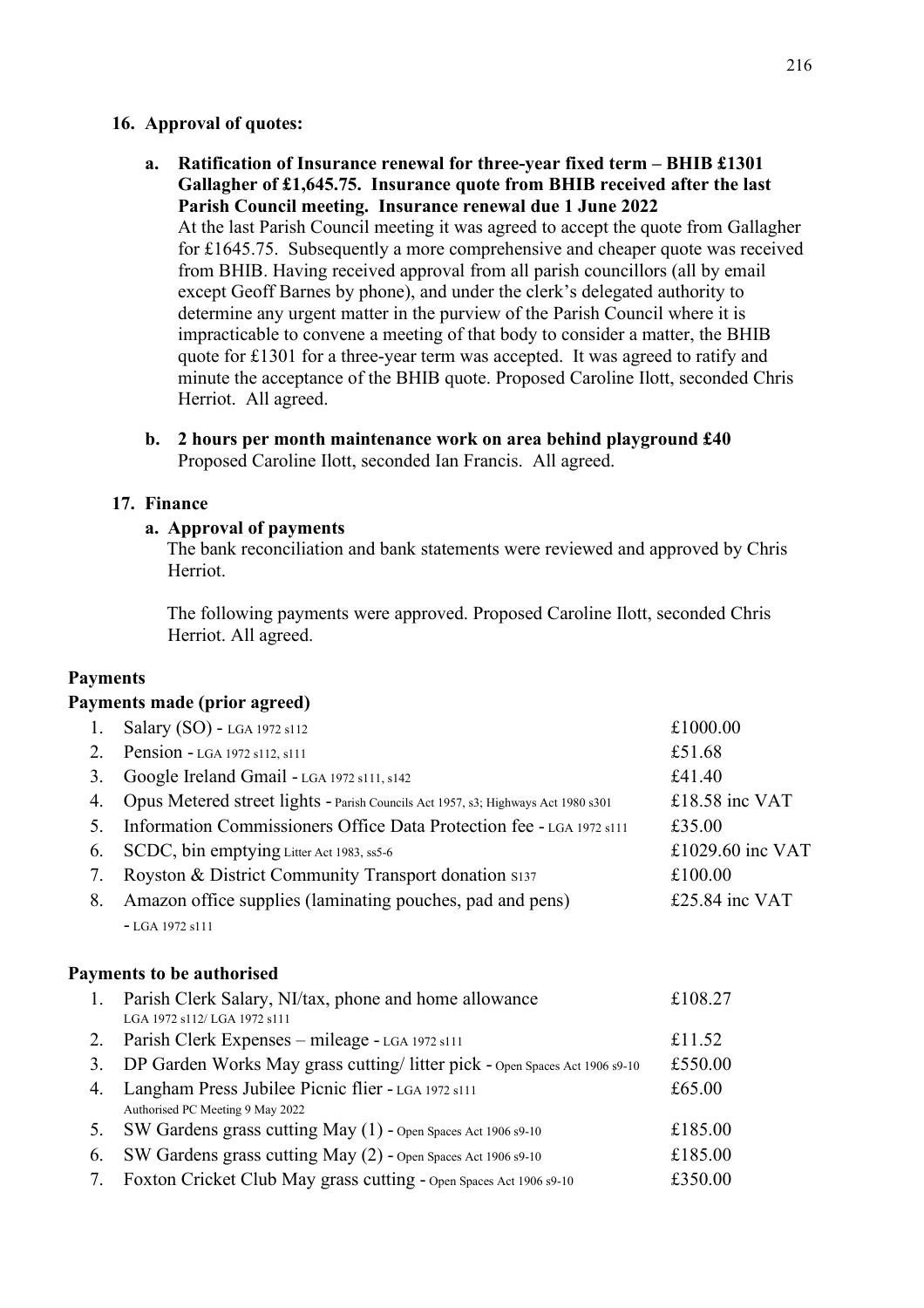| 8. | CAPALC Clerk Archiving & retention training<br>$-LGA$ 1972 s111<br>Authorised PC Meeting 4 April 2022             | £30.00         |
|----|-------------------------------------------------------------------------------------------------------------------|----------------|
| 9. | Balfour Beatty Street Lights maintenance contract<br>Parish Councils Act 1957, s3; Highways Act 1980 s301         | £72.00 inc VAT |
|    | 10. Top up Lloyds Treasurers Account                                                                              | £25.84         |
|    | Payments received after agenda published                                                                          |                |
|    | SCDC uncontested election fee - LGA 1972 s111                                                                     | £150.00        |
| 2. | ROSPA inspection - Open Spaces Act 1906 s9-10, Public Health Act 1875, s164<br>Authorised PC Meeting 4 April 2022 | £558.00        |
|    | Hold payment until awaited advice received.                                                                       |                |
| 3. | Barnes Garden Maintenance - Open Spaces Act 1906 s9-10<br>Authorised by Clerk and Chair                           | £40.00         |
| 4. | Peter Evans village warden 8 hrs Open Spaces Act 1906 s9-10                                                       | £140.00        |
|    |                                                                                                                   |                |

\*Local Government Act

#### **18. Parish Councillor response time**

Caroline Ilott asked Parish Councillors to try to respond to emails within 48 hours and if unavailable to let the clerk know.

- **19. Ideas to encourage new parish councillors to fill vacancies** this was deferred to the July Parish Council meeting
- **20. Ways of getting PC information to residents - social media, leaflets, Laurentian –** this was deferred to the July Parish Council meeting
- **21. Review of policies** this was deferred to the July Parish Council meeting
- **22. Items for next agenda**
- **23. Date and time of Parish Council Meeting: Monday 4 July 2022 at 7.30pm**
- **24. Consider legal correspondence relating to letter from Tees Law on behalf of their client at 28 Illingworth way re (i) the extension of the play area; and (ii) the maintenance of land behind 28 Illingworth Way** Motion moved to Item 15

The meeting closed at 10.05pm.

Annabel Wright

Annabel Wright Foxton Parish Clerk 10 June 2022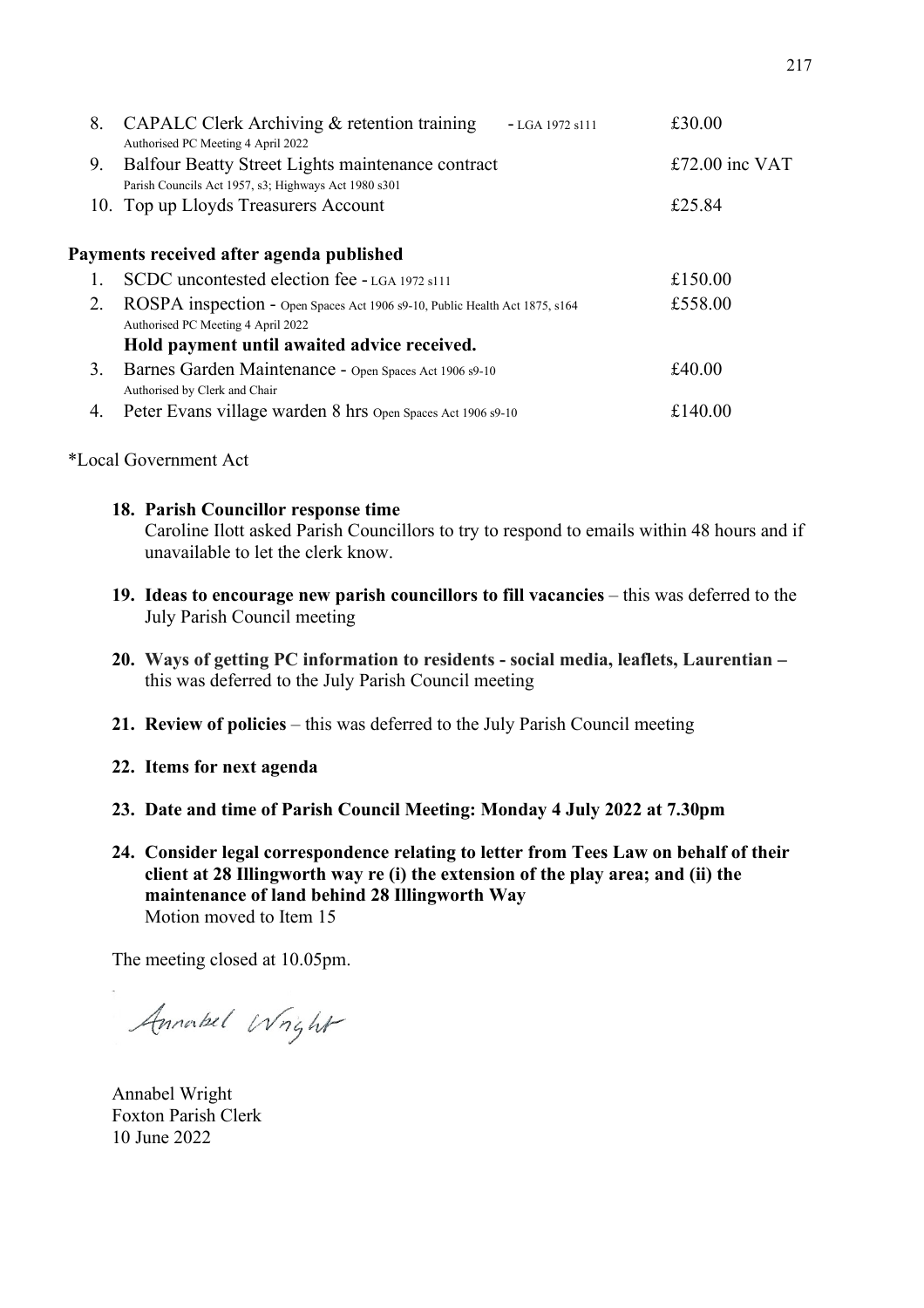# **Appendix 1 Burlington Press Site Slides - awaited**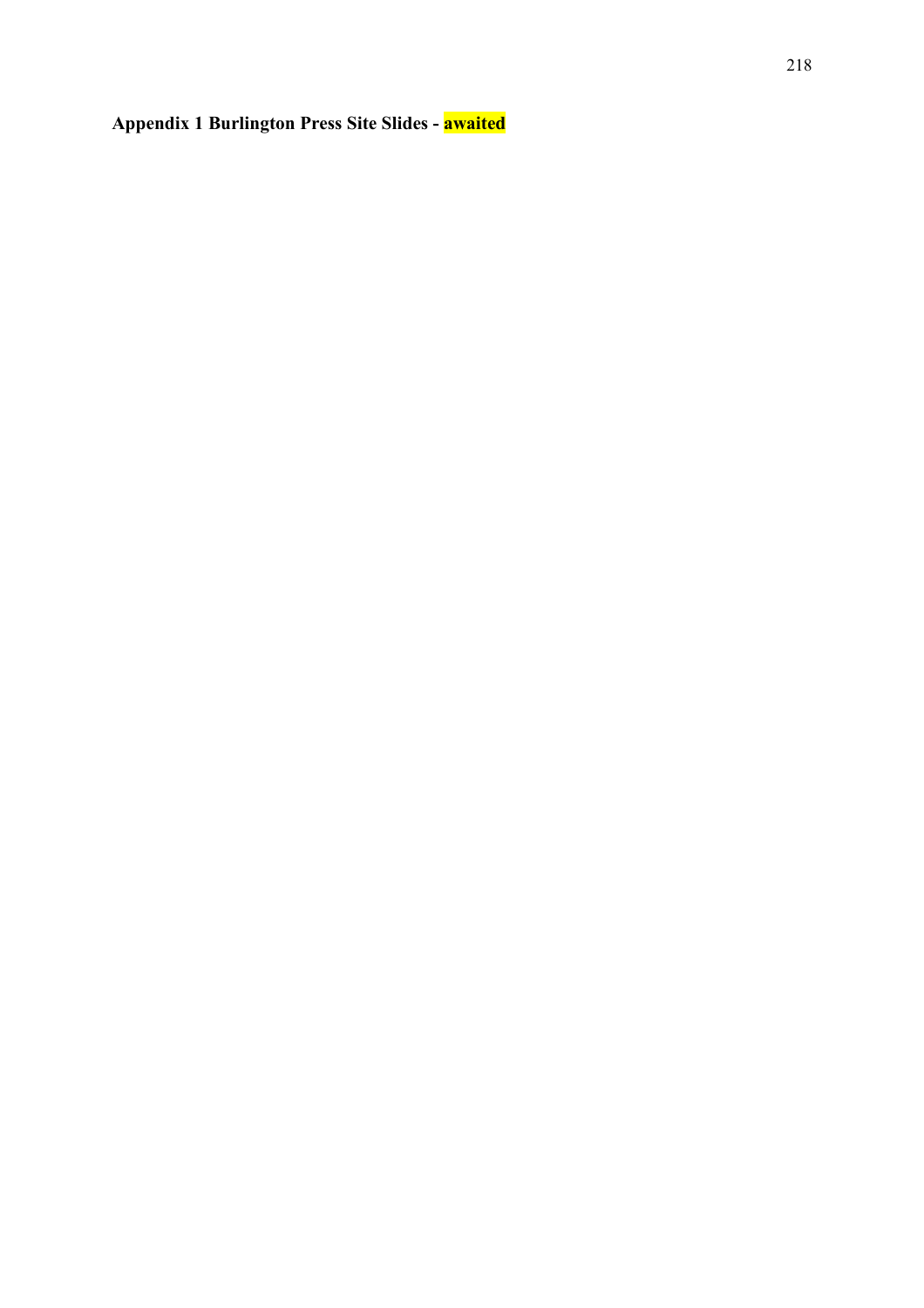# **Appendix 2 County Councillor Report**

## **Useful NHS video on the new Integrated Care Services**

The NHS is in the process of enormous transformation which will require it to work closely with local authorities and the voluntary sector from 1st July 2022 when it will become statutory. This is in recognition that services are very fragmented and confusing and that change is needed to improve outcomes for people. To explain a little more about these changes please follow the link [https://www.kingsfund.org.uk/audio-video/how-does-nhs-in](https://www.kingsfund.org.uk/audio-video/how-does-nhs-in-england-work)[england-work](https://www.kingsfund.org.uk/audio-video/how-does-nhs-in-england-work)

## **The Community Ownership Fund updated prospectus and webinars**

DLUHC has published a new prospectus for the Community Ownership Fund ahead of round 2 of the fund opening in June. The £150m Fund helps communities across England, Scotland, Wales and Northern Ireland to take ownership of assets and amenities at risk of closure. From July 2021, community groups have been able to bid for up to £250k matched-funding to help them buy or take over local community assets at risk of being lost, to run as communityowned businesses. In exceptional cases, up to £1m matched-funding is available to help establish a community-owned sports club or help buy a sports ground at risk of being lost without community intervention. DLUHC has today published an updated prospectus ahead of the fund opening for Expression of Interest (EOI) applications to round 2 on 10 June. DLUHC has made some changes to the eligibility requirements and application process for the fund having learnt lessons from the review of the first bidding round. These changes will be explained in the updated Community Ownership Fund prospectus. Further supporting guidance will be published once the fund has opened for full applications later in June. In order to promote the fund and to explain to any prospective applicants what is required in order to submit a strong bid, DLUHC officials will be hosting webinars on 8 and 16 June. Councils are encouraged to promote these events with any groups who would be interested in attending and share the link to the form below so that DLUHC can forward on an invite. DLUHC will also be making a recording of the event for those unable to attend a webinar, which can be sent on request using the same form.

#### Announcement:

<https://www.gov.uk/government/news/eligibility-for-community-ownership-fund-expanded>

#### Prospectus:

<https://www.gov.uk/government/publications/community-ownership-fund-prospectus>

Guidance:

[https://www.gov.uk/government/collections/new-levelling-up-and-community](https://www.gov.uk/government/collections/new-levelling-up-and-community-investments#the-community-ownership-fund)[investments#the-community-ownership-fund](https://www.gov.uk/government/collections/new-levelling-up-and-community-investments#the-community-ownership-fund)

Webinar Registration Form:

[https://forms.office.com/pages/responsepage.aspx?id=EGg0v32c3kOociSi7zmVqLXwFDTc](https://forms.office.com/pages/responsepage.aspx?id=EGg0v32c3kOociSi7zmVqLXwFDTckQdPuyZtS-lNwH5UMFRUNTlMWEcyQzBNNUxRNkpSMVZONElOOC4u) [kQdPuyZtS-lNwH5UMFRUNTlMWEcyQzBNNUxRNkpSMVZONElOOC4u](https://forms.office.com/pages/responsepage.aspx?id=EGg0v32c3kOociSi7zmVqLXwFDTckQdPuyZtS-lNwH5UMFRUNTlMWEcyQzBNNUxRNkpSMVZONElOOC4u)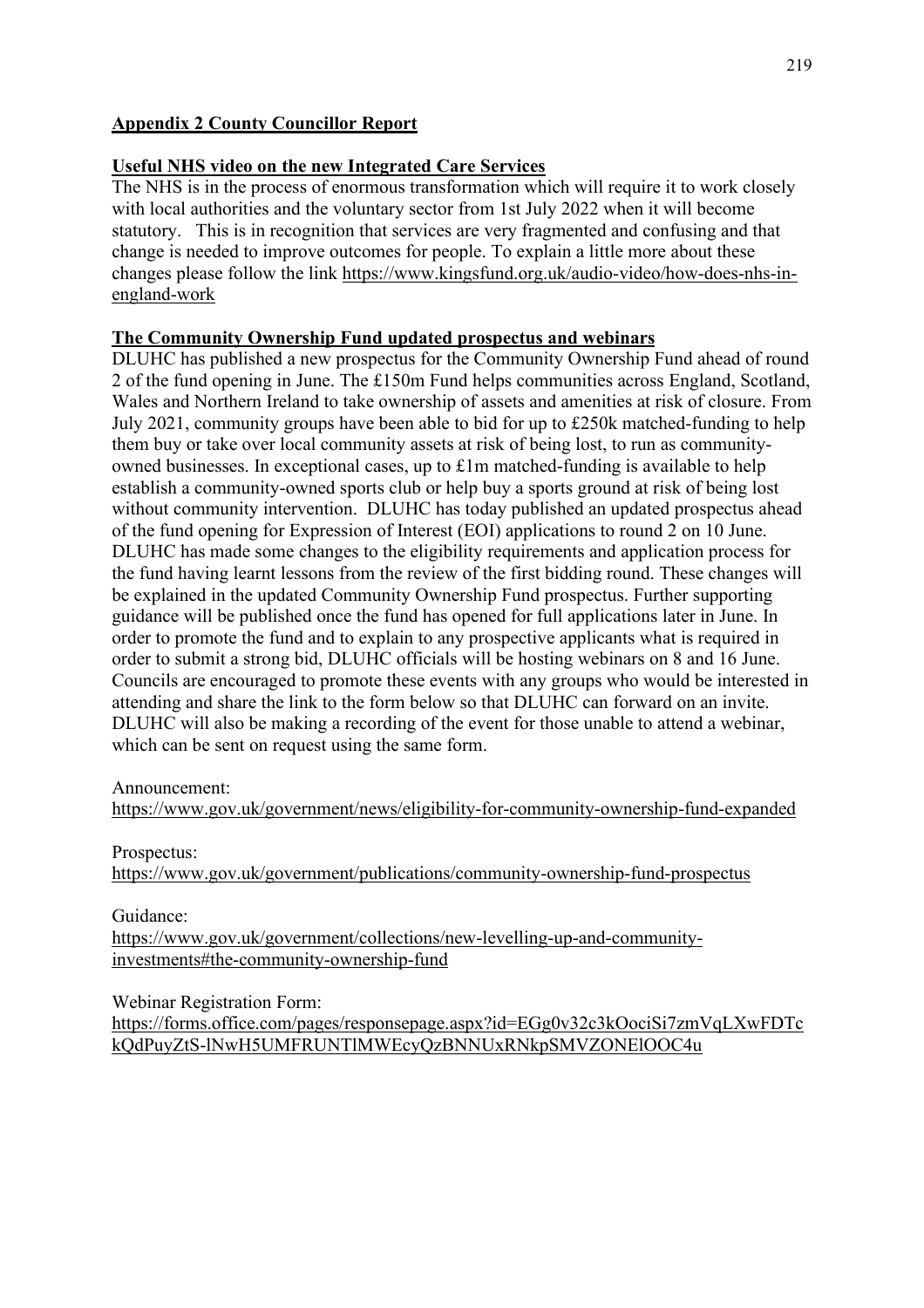# **Cost of Living Payment guidance**

On 26 May the Department for Work and Pensions (DWP) published guidance on getting an extra payment to help with the cost of living for those entitled to certain benefits or tax credits. Individuals do not need to apply, if they're eligible, they'll be paid automatically. The payments are not taxable and will not affect the benefits or tax credits you get. Councils are encouraged to share this information as appropriate. Guidance:

<https://www.gov.uk/guidance/cost-of-living-payment>

Announcement:

[https://www.gov.uk/government/news/millions-of-most-vulnerable-households-will-receive-](https://www.gov.uk/government/news/millions-of-most-vulnerable-households-will-receive-1200-of-help-with-cost-of-living)[1200-of-help-with-cost-of-living](https://www.gov.uk/government/news/millions-of-most-vulnerable-households-will-receive-1200-of-help-with-cost-of-living) <https://www.gov.uk/government/news/cost-of-living-payment>

Statement: <https://www.gov.uk/government/speeches/cost-of-living-support>

Factsheet:

[https://www.gov.uk/government/publications/cost-of-living-support/cost-of-living-support](https://www.gov.uk/government/publications/cost-of-living-support/cost-of-living-support-factsheet-26-may-2022)[factsheet-26-may-2022](https://www.gov.uk/government/publications/cost-of-living-support/cost-of-living-support-factsheet-26-may-2022)

# **Super market Vouchers**

Over 20,000 supermarket vouchers have been sent to families in Cambridgeshire affected by the pandemic and the rising cost of living. The vouchers were automatically sent to eligible families on 27th May in time for the May half term next week.

The County Council's Joint Administration agreed to finance the vouchers regardless of Government funding until the February 2023 half term.

A total of 21,322 vouchers – each valued at £15 for the week - were distributed to eligible children and young people across the county who met agreed criteria. The voucher does not need to be used in a single shopping trip and once claimed will last for at least a year.

Peter McDonald June 5 th 2022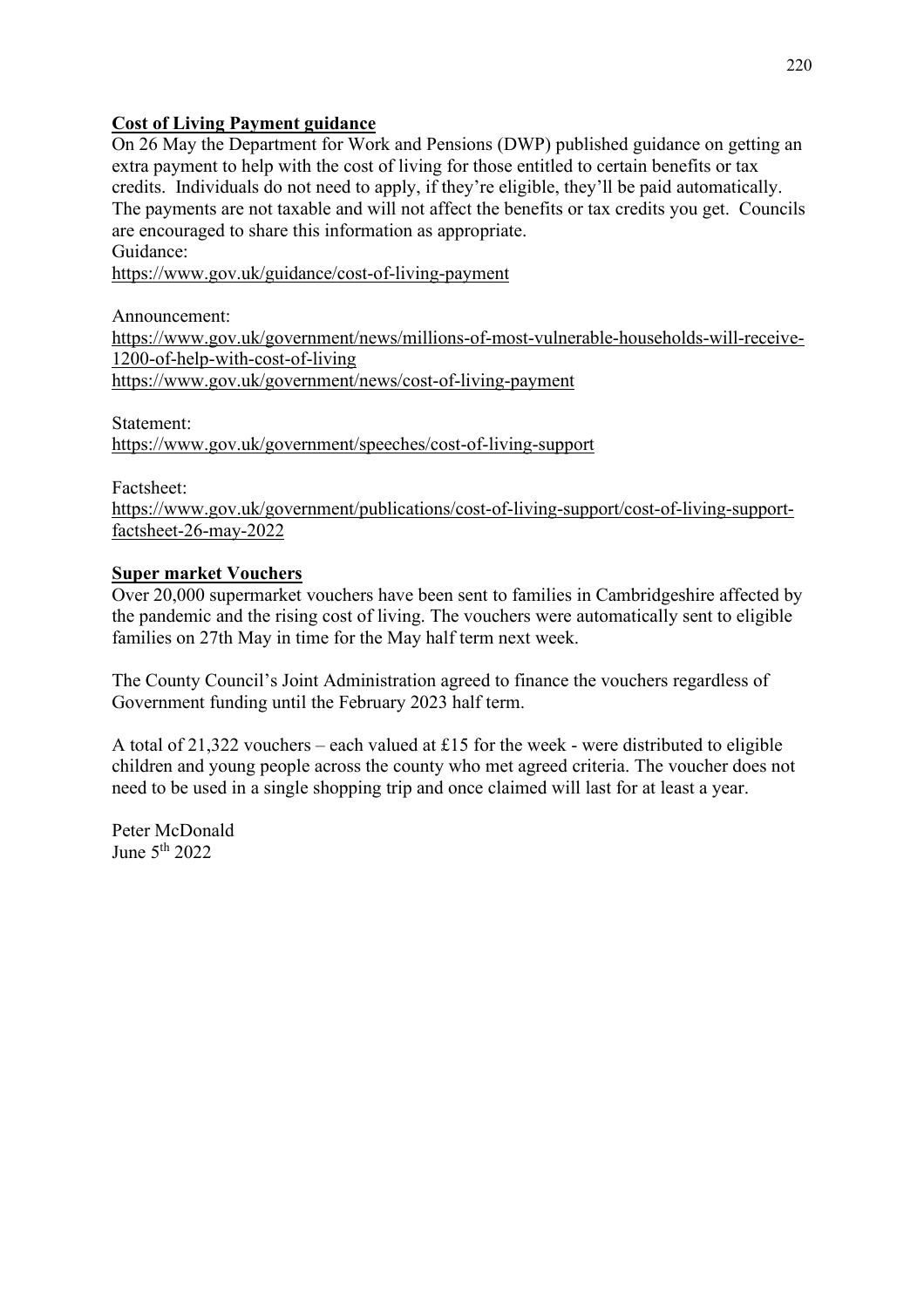#### **Appendix 3 District Councillor Report**

Councillor James Hobro District Councillor for the parishes of Foxton, Fowlmere, Heydon, Great Chishill & Little Chishill.

I am always happy to hear from residents with any questions about these or other issues relating to the District Council. Please contact me by telephone on 07768 706670 or by email at cllr.hobro@scambs.gov.uk.

#### **Energy Rebate of £150 given to residents**

South Cambridgeshire District Council is giving rebates of £150 per household for properties in Council Tax bands A–D under the government £150 Energy Rebate scheme. This is designed to help mitigate the recent increases in energy costs.

The District Council is also operating a local rebate scheme that extends the government scheme for some additional householders. Anyone who is eligible but has not yet received their rebate can apply here. Please share this information as widely as you can, as some of the households most in need may not yet have claimed the rebate.

The first payments have been made to those who paid their April Council Tax instalment via Direct Debit, and where the bank details held match the names of those liable to pay the Council Tax charge. In addition to the main scheme, payments are also being made from the local scheme, which extends eligibility into the higher council tax bands for those in receipt of Local Council Tax Support, Disabled Band Relief or where certain exemptions apply.

Those that do not pay their Council Tax by Direct Debit, or where the bank account name details that we hold do not match the names of those liable to pay Council Tax, can provide their bank details on the web site. The Government requires that we undertake additional verification checks prior to payment, so these will take a little longer to process. We are currently looking at how best to support those that may be digitally excluded. If you have any concerns, please email energyrebate $@$ scambs.gov.uk.

#### **Support for Ukrainian refugees**

South Cambridgeshire communities have stepped forward to help those fleeing Ukraine, with figures showing that the area has had more visas issued than any other district in the country. The District Council has been arranging payments for guests and hosts, and managing DBS checks and in-person visits to confirm that properties are suitable.

The District Council is keeping hosts and guests in South Cambridgeshire connected via regular bulletin updates and has established online communities and webinars to bring together both hosts and guests. An online welcome pack for new arrivals from Ukraine has been created and continues to be updated as further useful information becomes available.

A scheme to supply 10 free one-day bus travelcards to all guests is being arranged to cover the period just after groups have arrived. This is expected to be ready within a couple of weeks.

The District Council has also set up a scheme to provide free bicycles to Ukrainian guests,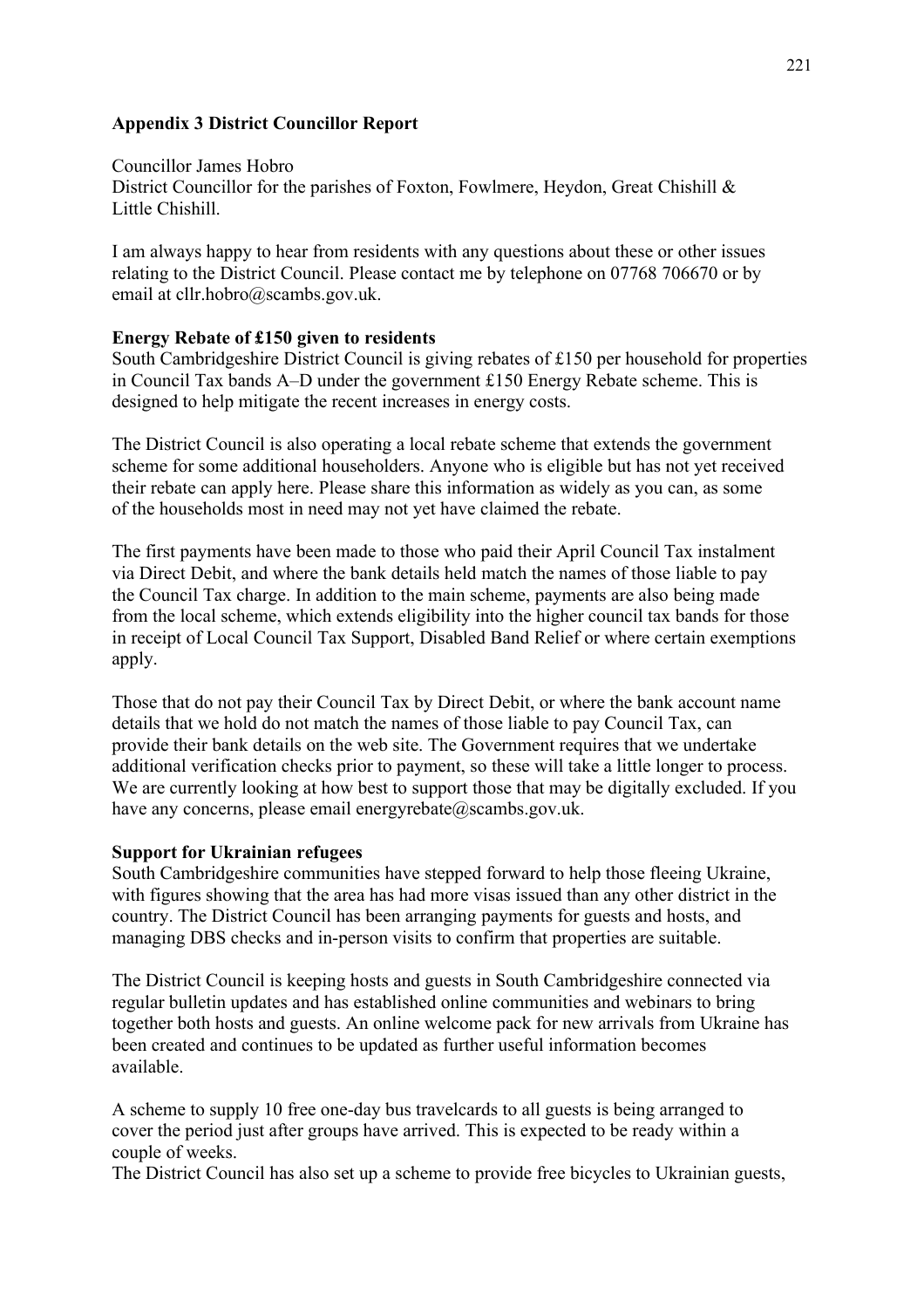working alongside OWL Bikes and Camtrust.

For more information, please see the SCDC Support for Ukraine web page.

#### **Zero Carbon News**

The deadline for grant applications for this year's Zero Carbon Community Grants has been extended until 17th June. The District Council is offering £120,000 in grants to Parish Councils and other community organisations of up to £15,000 for projects that will reduce carbon emissions, strengthen the natural environment, and increase community engagement on climate change.

A wide range of projects could qualify, including tree planting, community nature spaces, cycling improvements and efficiency gains in community buildings. In 2021, Fowlmere Parish Council received a £3000 Zero Carbon grant to install cycle stands in public places throughout the village.

South Cambridgeshire District Council has been recognised for its work to tackle climate change, with a Silver accolade at the 2022 Public Sector Transformation Awards. The Council's Green to our Core programme is supported by its Zero Carbon Strategy and Doubling Nature Strategy.

Highlights of the Council's approach include Greening South Cambridgeshire Hall with a £1.8M energy efficiency retrofit to include a ground source heat pump, solar carport, upgraded lighting and other elements.

We were one of the first Councils to adopt a fully electric refuse collection vehicle with more on the way, and we are developing a solar farm to power the lorries.

We've upgraded 1,800 street lights with low energy bulbs and awarded £314,415 to 51 different community groups to support carbon reduction projects including setting up E-Bike schemes, installing infra-red heating panels in community buildings, holding sustainable food festivals, tree planting, energy efficient lighting and waste reduction.

#### **Tailored advice and Community Toolkits**

A new personalised advice service is available from the District Council which will identify free tools and funding to tackle local problems and create safer communities in South Cambridgeshire.

Residents and community groups can complete a short online form outlining the initiative they want to set up or the problem they want to solve, and Council staff will offer tailored solutions. The guidance will include information about different grants that a particular

project might be eligible for, the most appropriate toolkits to use, and introductions to community contacts who have seen success in similar projects locally.

If you are thinking about setting up a new group, encouraging others to take an interest in issues that matter to you, or addressing a local concern but aren't sure where to start, you can complete the short form online.

For those communities that would like to plan for the longer-term, Council colleagues can